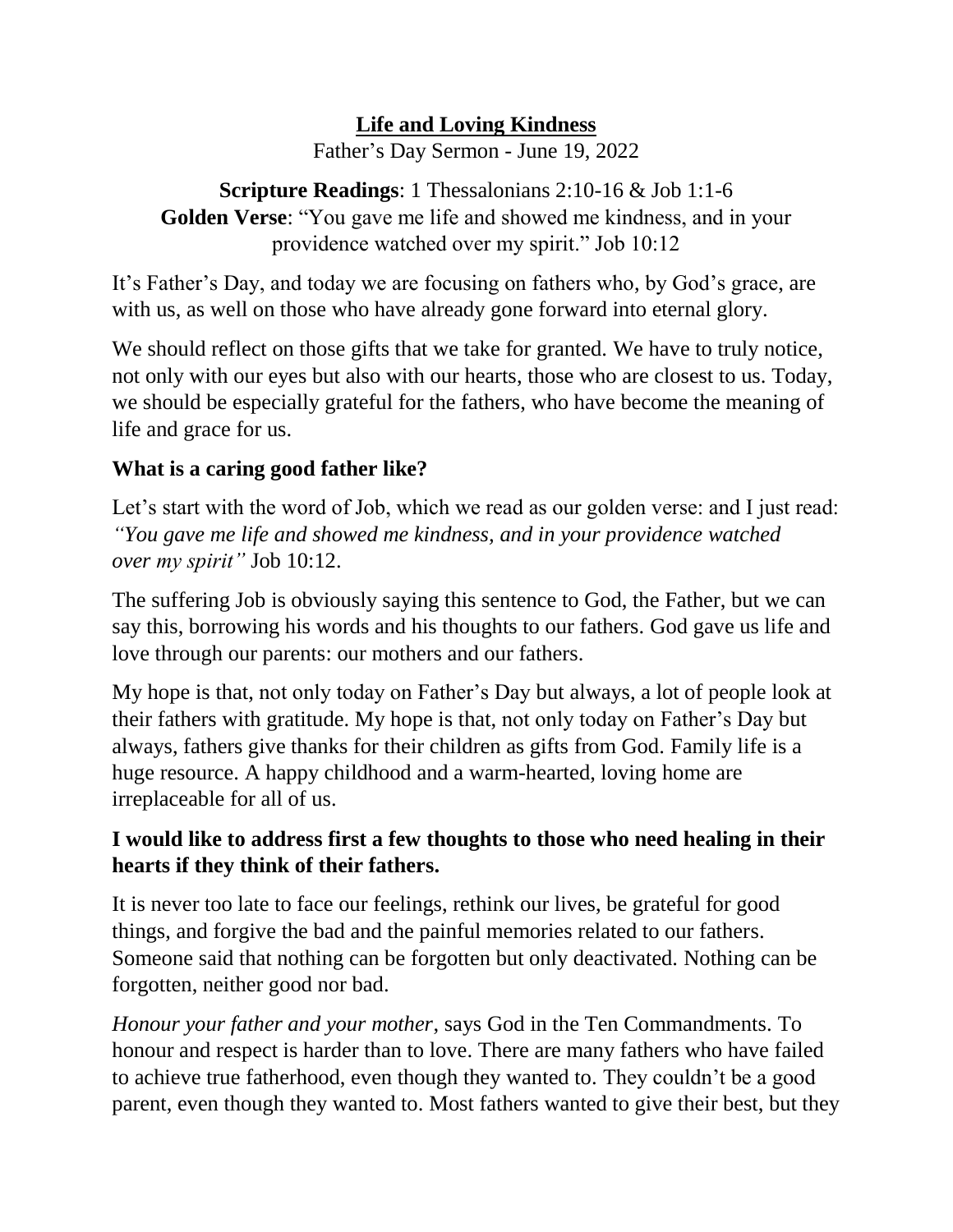couldn't because they hadn't been loved by their own fathers with unconditional love.

I am asking today, from all the people, to help their fathers who feel hurt by themselves today because they were not able to accomplish their call as a father completely. Tell them that you still love them. If they are gone from this earth, tell them you forgive them. If you can forgive, all the joys of life are yours today. Then you are free: free from anger, free from disappointment, and free from angerrelated stress.

Every parent makes mistakes. There is no perfect parent. There is no perfect father. I say this to children and grandchildren who today think they will be perfect. If you love and respect your parents, it will make you happy because you can forgive with love, and your old painful memories will relax and slowly will disappear. Children, heal your parents and you will be healed! You who are parents, heal your children and you will be healed.

There is a song that says: I only remember the beautiful times. When someone says I only remember the beautiful times, they deceive themselves, because nothing can be totally forgotten. But the great gift of God is that painful things can be neutralized so that they are no longer hurtful or bitter. If you had a difficult childhood because of your father, and it still hurts the way he made you feel, please remember, that only the child within us is hurt by childhood wounds. We have to recognize that today we are adults, and we have to release the wounded child and the wounded childhood memories to be healed. We must grow up to ourselves who we are today.

**There is a concerning big question**: Where do our children receive a healthy and irreplaceable resource today? Certainly only in families where there is a constant relationship with God, where they are aware that *"the blessing of the Lord brings wealth, without painful toil for it"* Proverbs 10:22.

Job was such a father, from whose example every father can still learn boldly. He was an impeccable, honest, godly, who hated sin, and was richly rewarded by God with ten children and all kinds of earthly riches that made his life beautiful, good, and happy father.

Job was a very caring father. He was able to raise his children with cohesion, love, and respect. We read, *"His sons went to one another"* - they were celebrating birthdays together in a fellowship of love. There was no argument, controversy, litigation, or unrest among them, even after they left the parental home.